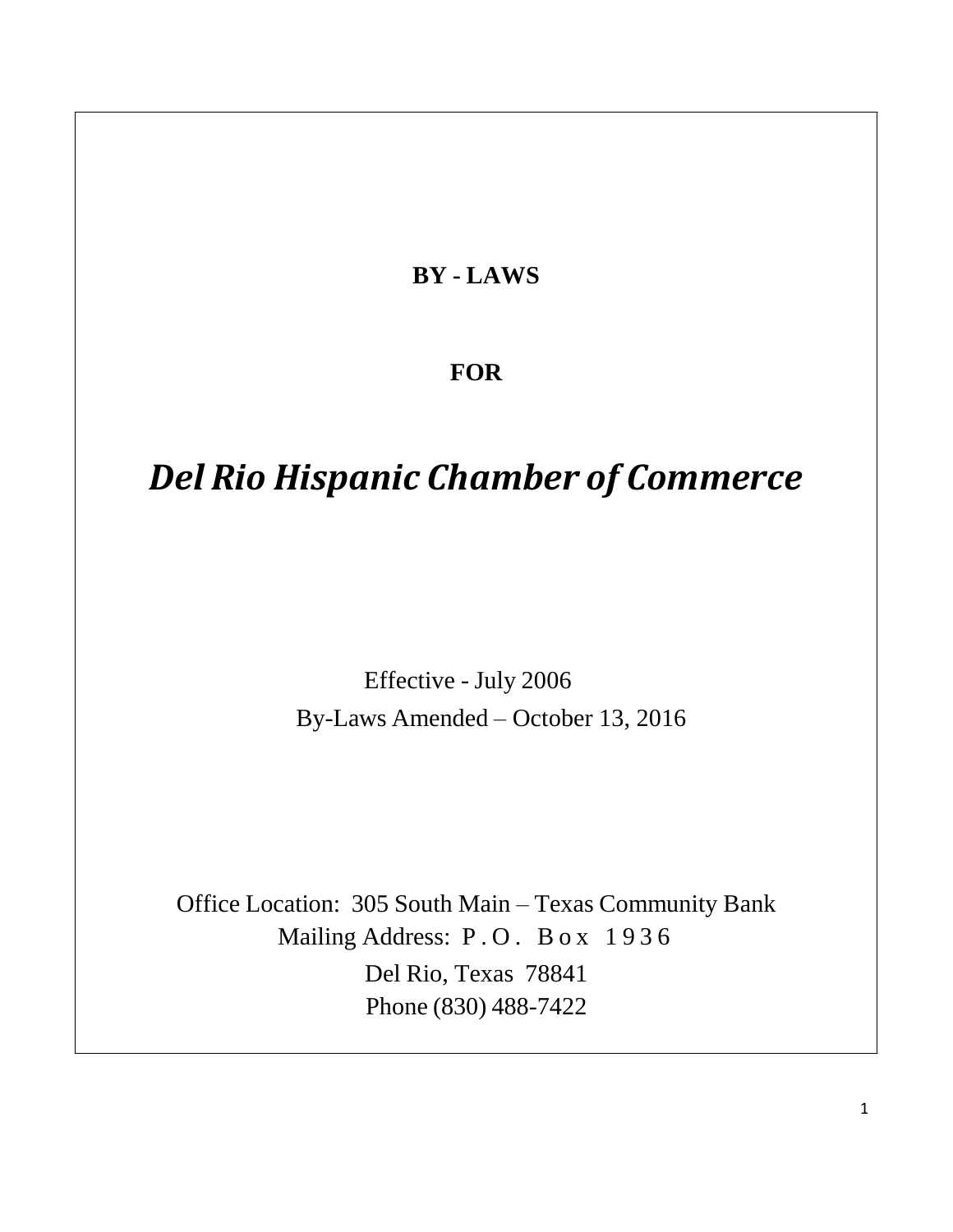# **TABLE OF CONTENTS**

### **SECTION 1 - ORGANIZATION**

| <b>Article I</b><br>1.1<br>1.2                                                                   | <b>Official Name</b><br>Name<br><b>Official Acronym</b>                                                                                                                                                                                                                                                             |
|--------------------------------------------------------------------------------------------------|---------------------------------------------------------------------------------------------------------------------------------------------------------------------------------------------------------------------------------------------------------------------------------------------------------------------|
| <b>Article II</b><br>2.1<br>2.2                                                                  | <b>Offices</b><br>Principal Office<br>Registered Office and Registered Agent                                                                                                                                                                                                                                        |
| <b>Article III</b><br>3.1<br>3.2<br>3.3                                                          | <b>Purpose &amp; Policy</b><br>Purpose<br>Policy<br>Nature of Entity and of Activities<br><b>SECTION II - MEMBERSHIP</b>                                                                                                                                                                                            |
| <b>Article IV</b><br>4.1<br>4.2<br>4.3<br>4.4<br>4.5<br>4.6<br>4.7<br>4.8<br>4.9<br>4.10<br>4.11 | <b>Membership</b><br><b>Classes of Membership</b><br>Certificate of membership<br>Votes<br><b>Corporate Partners</b><br><b>Advisory Board</b><br><b>Membership Dues</b><br><b>Transferability of Membership</b><br><b>Termination of Membership</b><br>Suspension or Expulsion of Member<br>Procedure for Expulsion |
| <b>Article V</b><br>5.1<br>5.2<br>5.3<br>5.4<br>5.5<br>5.6<br>5.7                                | <b>Rights of a Voting Member</b><br><b>Meetings of Members</b><br>Time and Place<br><b>Annual Meetings</b><br><b>Quarterly Meetings</b><br><b>Special Meetings</b><br>Notice<br>Quorum<br><b>Conduct of Meetings</b>                                                                                                |
|                                                                                                  | <b>SECTION III - BOARD OF DIRECTORS</b>                                                                                                                                                                                                                                                                             |

| <b>Article VI</b> | <b>Board of Directors</b> |
|-------------------|---------------------------|
| 6.1               | Number and Qualifications |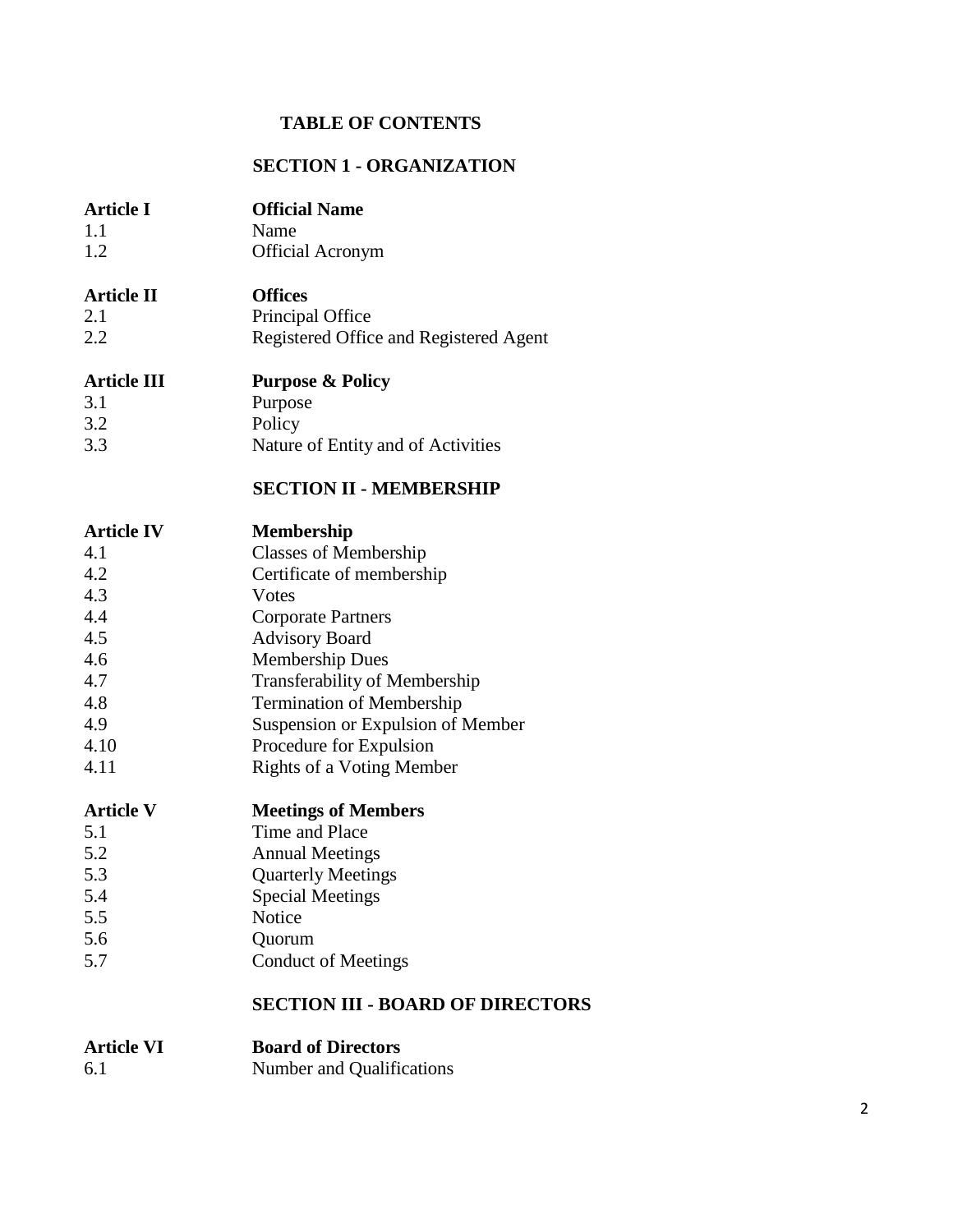| 6.2  | Powers                                  |
|------|-----------------------------------------|
| 6.3  | Vacancies                               |
| 6.4  | Election Procedures and Terms of Office |
| 6.5  | Selection                               |
| 6.6  | Removal                                 |
| 6.7  | Compensation                            |
| 6.8  | <b>Conflict of Interest</b>             |
| 6.9  | Meetings                                |
| 6.10 | <b>Special Meetings</b>                 |
| 6.11 | Notice                                  |
|      |                                         |

#### **SECTION IV - OFFICERS**

| <b>Article VII</b> | <b>Board Officers</b>                  |
|--------------------|----------------------------------------|
| 7.1                | <b>Officers</b>                        |
| 7.2                | Election and Term of Office            |
| 7.3                | Principal Duties of the Board Officers |
| 7.4                | Duties of the Vice-Chair Directors     |
| 7.5                | <b>Executive Committee</b>             |

# **Article VIII RESERVED**

8.1 RESERVED

# **Article IX Committees**

| 9.1 | <b>Standing Committees</b> |
|-----|----------------------------|
| 9.2 | Ad Hoc Committees          |

**Article X**<br>10.01 **Amendment** or Amendment or Repeal of By-Laws

# **Article XI Audi**

11.01 Annual Audit

# **Article XII Governing Rules**

12.1 Governing Rules<br>12.2 By-Laws By-Laws 12.3 Effective Date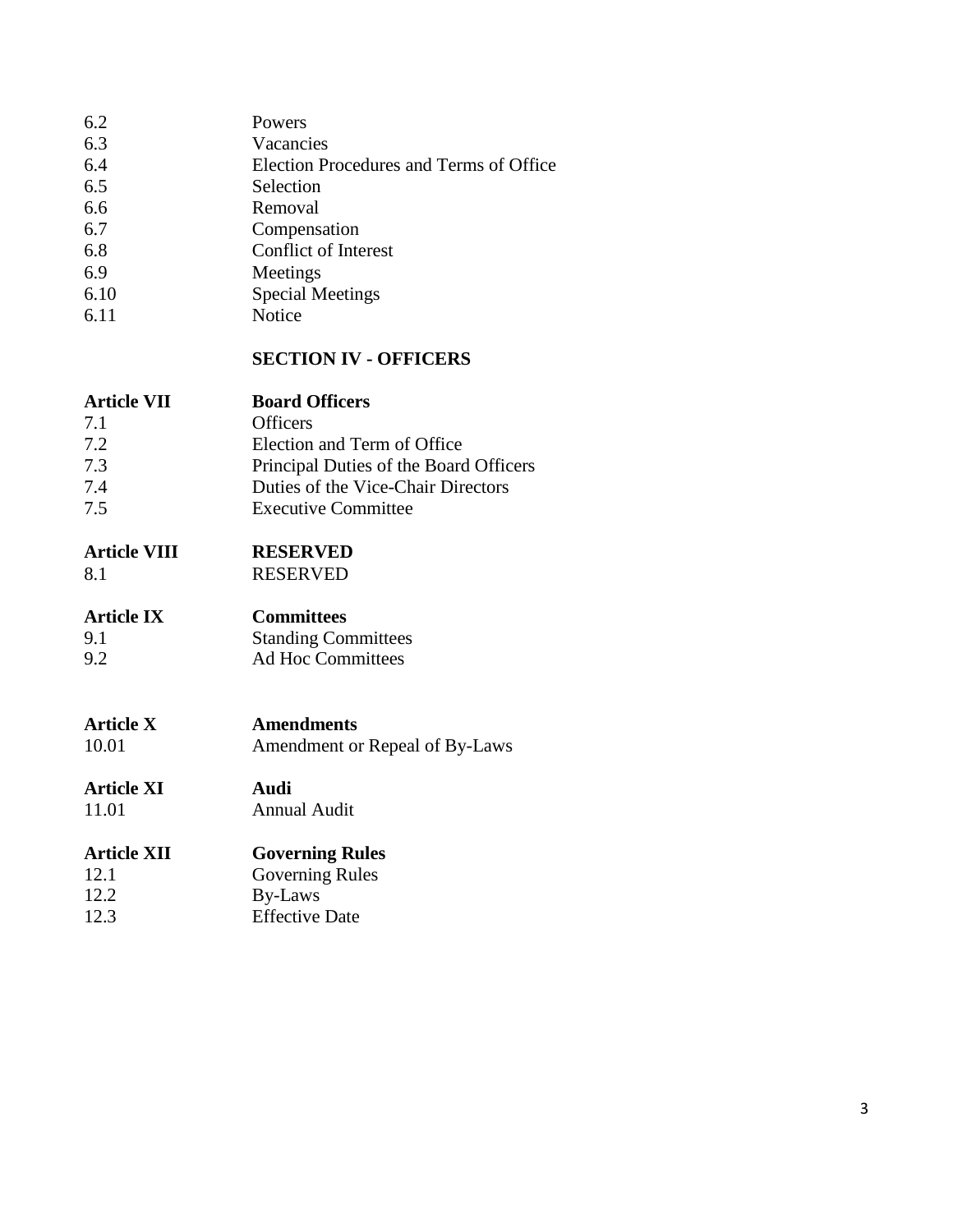#### **BY-LAWS OF THE DEL RIO HISPANIC CHAMBER OF COMMERCE**

# **SECTION 1 - ORGANIZATION ARTICLE 1 OFFICIAL NAME**

#### **Name**

1.1 The name of this organization shall be the Del Rio Hispanic Chamber of Commerce (DRHCC).

#### **Official Acronym**

1.2 The initial of DRHCC shall be the official acronym for the Del Rio Hispanic Chamber of Commerce.

#### **ARTICLE II OFFICES**

#### **Principal Office**

2.1 The principal office of the DRHCC in the State of Texas shall be located in the City of Del Rio, County of Val Verde. The DRHCC may have such other offices, within the State of Texas, as the Board of Directors may determine or as the affairs of the DRHCC may require.

#### **Registered Office and Registered Agent**

2.2 The DRHCC shall have and continuously maintain in the State of Texas a registered office, and a registered agent whose office is identical with such registered office, as required by the Texas Non-Profit Corporation Act. The registered office may be, but need not be, identical with the principal office of the DRHCC in the State of Texas, and the address of the registered office may be changed as required by the Board of Directors.

#### **ARTICLE III PURPOSE AND POLICY**

#### **Purpose**

- 3.1 The purpose(s) of the DRHCC are:
	- (a) To promote the interest of (1) small businesses, including minority and women-owned enterprises, and (2) minority and women professionals and entrepreneurs;
	- (b) To enhance the economic and educational environment;
	- (c) To foster representation in major issues of public policy; and
	- (d) To promote awareness and preservation of the Hispanic heritage.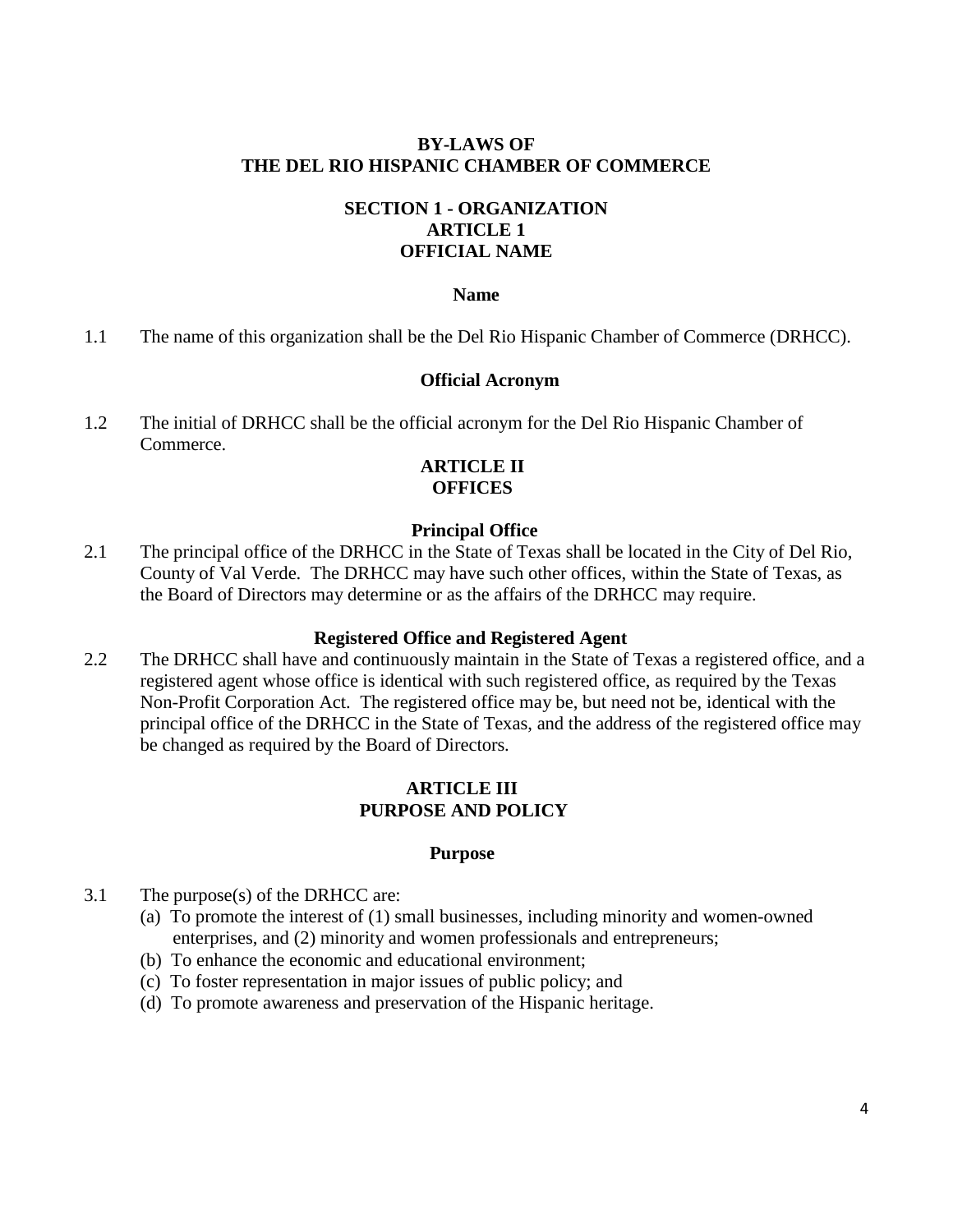### **Policy**

3.2 All policies shall be established or repealed by a two-third (2/3) vote of the entire DRHCC Board of Directors (hereinafter referred to as "Board") at a regular board meeting, and no policies shall be established that in any way abrogate the letter or spirit of these by-laws.

#### **Nature of Entity and of Activities**

- 3.3 The Chamber is an incorporated non-profit association of voluntary members and it shall have all powers conferred under the laws of the State of Texas governing non-profit corporations.
	- (a) Non-Profit Organization: The Del Rio Hispanic Chamber of Commerce is a 501(c) (6) non-profit organization. The Chamber shall observe all local, state, and federal laws, which apply to a non-profit organization as defined in Section  $501(c)$  (6) of the Internal Revenue Code.
	- (b) Limitations: The Chamber in its activities shall take no part in or lend its influence to the election or appointment of any candidate for federal, state, county or city office. The Chamber shall not endorse any political candidate or political party, nor shall it take part in religious discussion, it may, however, act on any political question or issue that directly or indirectly affects the welfare of the organization and of its members, or the City of Del Rio and its continuous territory. No member or employee shall represent the DRHCC or make public statements on behalf of the DRHCCC except with the prior approval of the Executive Committee and/or the Board of Directors, or as otherwise authorized herein. This limitation shall not be construed as limiting the right of any Member or member Representative of the Chamber to exercise his or her personal right of citizenship by engaging in political, sectarian or partisan activities.
	- (c) This revision changes from fiscal year to calendar year.

# **SECTION II - MEMBERSHIP ARTICLE IV MEMBERSHIP**

#### **Classes of Membership**

- 4.1 The Corporation shall have eight (8) classes of members. All members must pay their annual dues and be willing to contribute his/her talents for the betterment of the Del Rio Hispanic Chamber of Commerce. The designation of each class and the qualifications shall be as follows:
	- (a) Student-Attending a post-secondary institution*.*
	- (b) Individual A person representing themselves.
	- (c) Business Owner/Corporation A person or group of persons who own a business, Classified by number of employees.
	- (d) Corporate Partner Any Corporation.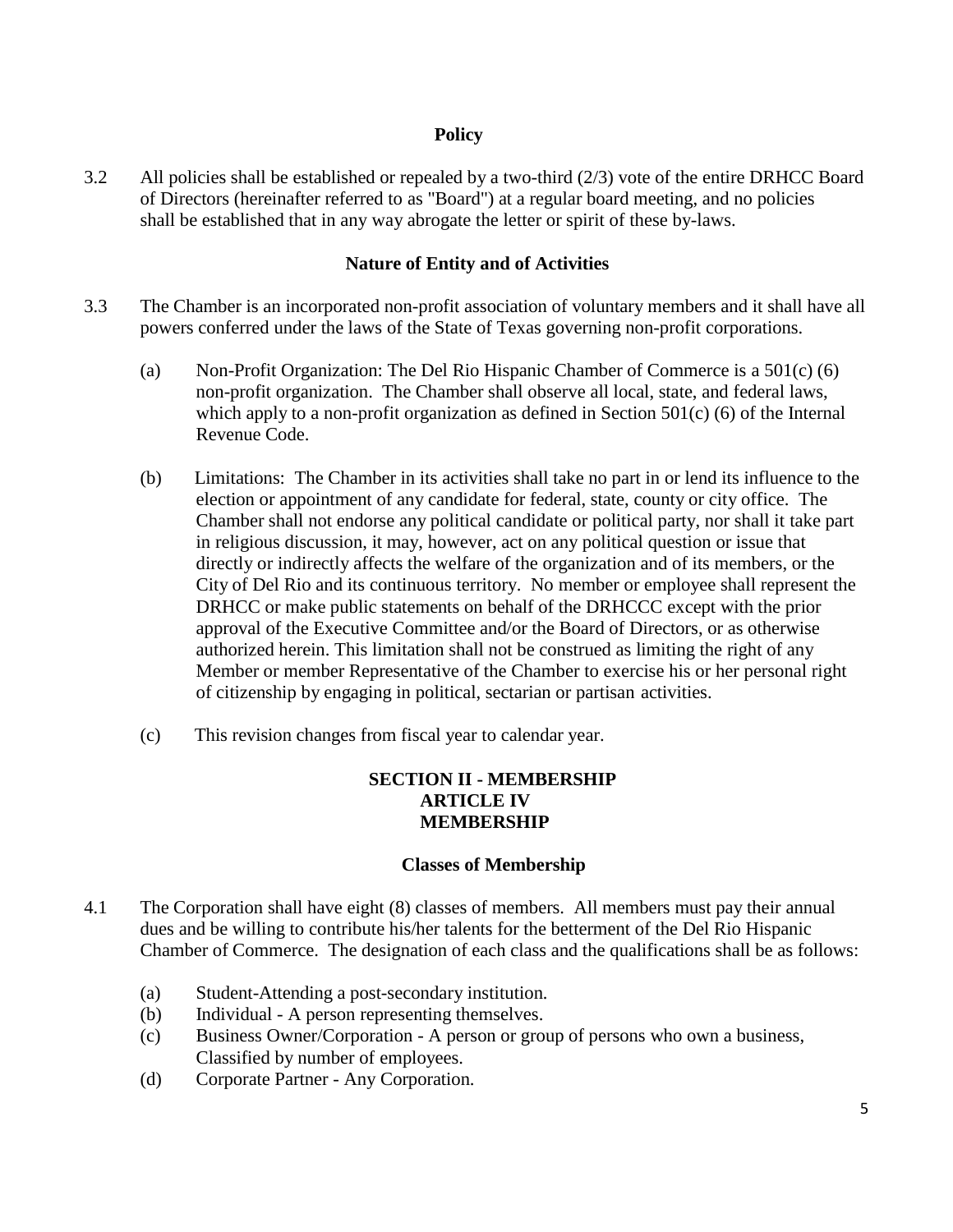- (e) Financial Institution-Bank, Saving and Loan and/or Credit groups.
- (f) Associate Member-Any employee of a business or Corporation that is a current paid member may join as an associate member.
- (g) Honorary Member- Any person who is designated by the membership of this Corporation will be made a life member.
- (h) Non-profit Organizations/Corporations.

### **Certificate of Membership**

4.2 The Board of Directors may provide for the issuance of certificates and/or plaque evidencing membership in the Corporation, which may be signed by the President, and/or Vice President and Director of Membership. The name and address of each member and the date of issuance of the certificate shall be entered on the records of the Corporation. If any certificate shall become lost, mutilated, or destroyed, a new certificate may be issued therefore, on such terms and conditions as the Board of Directors may determine.

#### **Votes**

4.3 The voting and other rights, interests, and privileges of each member shall be equal. No member shall have any interest or property right in the assets of the Chamber, and no member shall hold more than one (1) membership in the Chamber. Any person or business of good standing that wishes to promote the objectives of the DRHCC shall be eligible for membership, subject to the payment of dues. Such person or business shall hereafter be called "member." Each class of members as herein defined, with the exception of the Associate Members and are entitled to one (1) vote for the purpose of electing the Board and amending the By-Laws. Business Owners and Corporations having more than 201 employees may designate two (2) voting members. Election procedures will be determined by the Board of Directors.

# **Corporate Partners**

4.4 Corporate Partners is a distinct corporate membership. Corporate Partners make an annual pledge to be a part of the program, designed to be mutually beneficial.

#### **Advisory Board**

4.5 An advisory board may be formed to assist and advise DRHCC on important business and other issues that are pertinent to its members and community.

#### **Membership Dues**

4.6 Dues shall be current as of 30 days prior to the Annual Meeting in order to be a voting member. Any change in the dues shall be determined by a two-thirds (2/3) vote of all voting members presented at any quarterly or annual meeting. No such change shall be adopted unless each member is given written notice of the proposed change or changes, including the effective date of such change or changes; the written notice shall be postmarked at least thirty (30) calendar days prior to the meeting.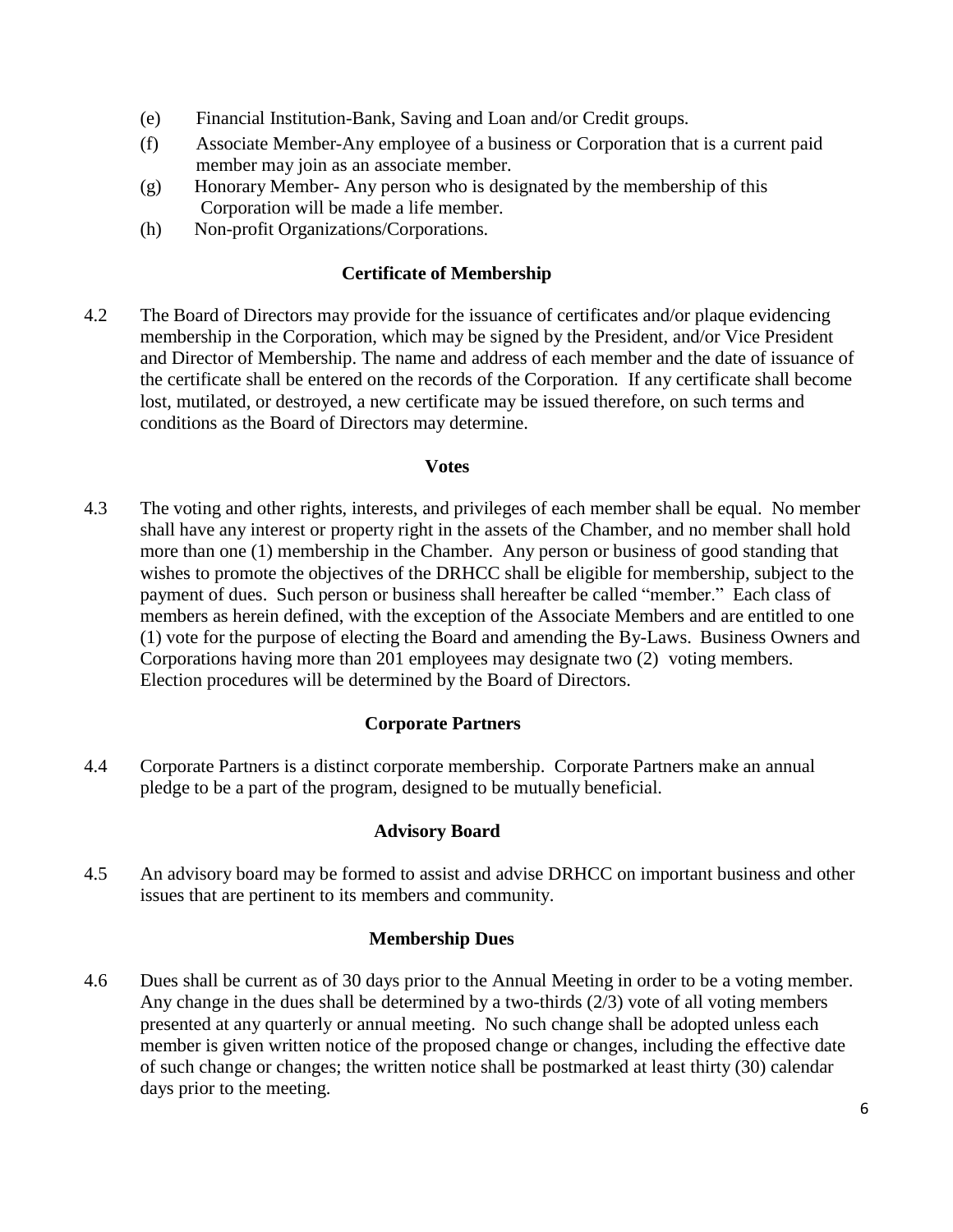# **Transferability of Membership**

4.7 Membership is not transferable.

### **Termination of Membership**

4.8 Membership shall terminate if the member fails to pay the annual dues by the due date.

#### **Suspension or Expulsion of Member**

4.9 The Board, by affirmative vote of two-thirds (2/3) of all of the members of the Board, may suspend or expel a member for cause after an appropriate hearing before the Board and may, by a majority vote of those present at any regularly constituted meeting, terminate the membership of any member who becomes ineligible for membership, or suspend or expel any member who shall be in default in the payment of dues.

#### **Procedure for Expulsion**

- 4.10 After it has been determined that a member should be expelled, the following procedure shall be implemented:
	- (a) A review committee shall be appointed by the Board of Directors.
	- (b) The review committee shall notify the Board of Directors and the member being expelled. The member shall be given an opportunity to be heard, either orally or in writing, at a hearing to be held not fewer than five (5) days before the effective date of the proposed expulsion. The notice to the member of his proposed expulsion shall state the date, time and place of the hearing before the review committee.
	- (c) After the recommendation of the review committee, the Board of Directors shall decide whether the member should in fact be expelled, suspended or sanctioned in some other way. The decision of the Board will be final.

# **Rights of a Voting Member**

- 4.11 Voting membership shall confer the following:
	- (a) The right to vote in all general assembly meetings of the DRHCC.
	- (b) The right to serve on the Board or any of the committees under the provisions outlined in Article VII and IX of the by-laws; provided the member is duly elected or appointed;
	- (c) The right to serve as an elected officer of the DRHCC, provided the member is duly elected;
	- (d) The right to be appointed to fill any unexpired term to the board;
	- (e) The right to represent the Chamber in any regional or national association, provided the member is duly elected as a delegate by the general membership or by the Board at quarterly meetings; and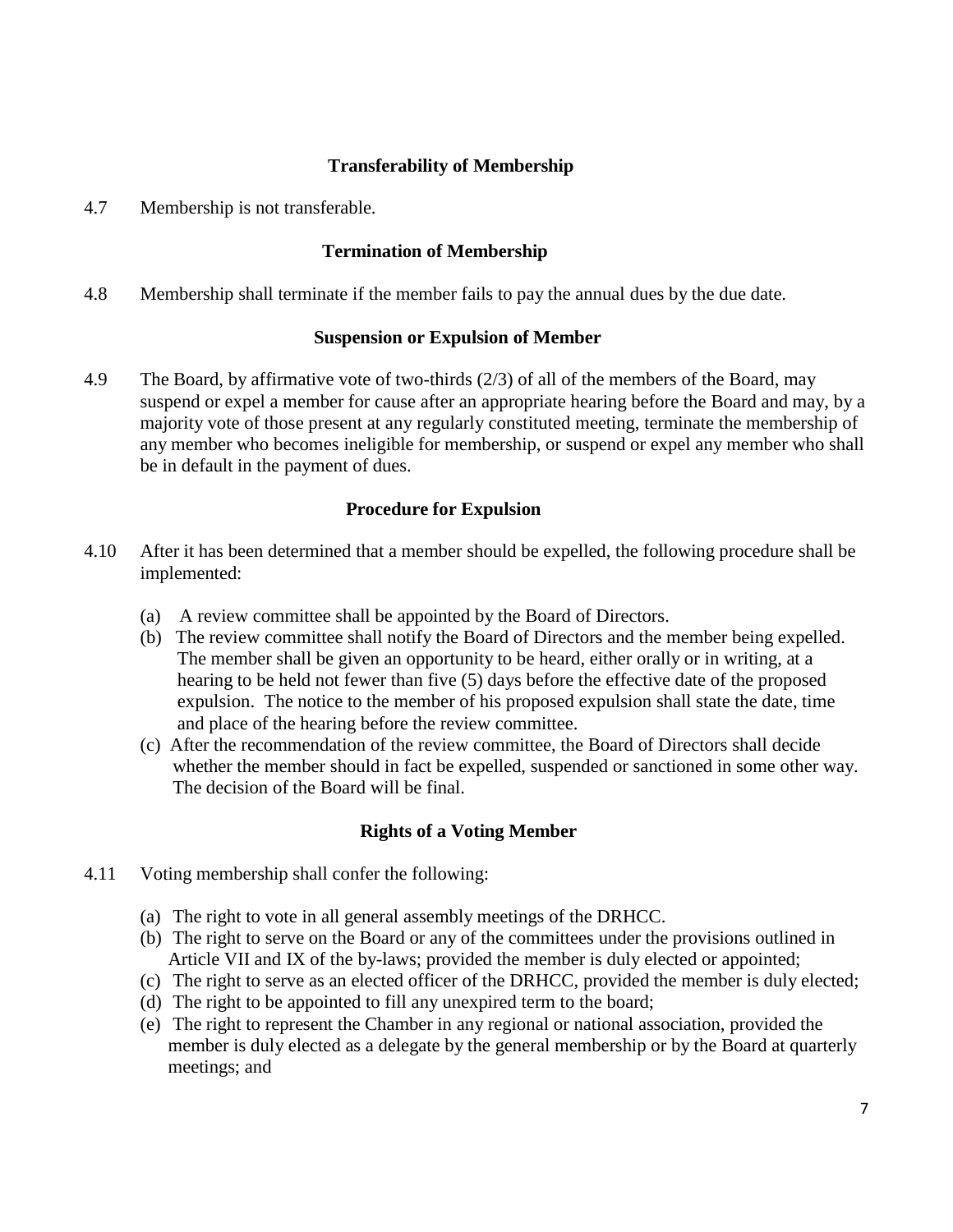(f) The right to be informed by the Board of the status of the DRHCC through an annual report made available for review at the annual meeting and at the DRHCC office.

# **ARTICLE V MEETINGS OF MEMBERS**

5.1 Meetings of members shall be held at such time and place as the Board may direct.

#### **Annual Meeting**

5.2 The members of the DRHCC shall meet annually for the purpose of electing Directors, reviewing and/or amending by-laws.

# **Monthly or Quarterly Meetings**

5.3 A meeting of the general membership may be held monthly or on a quarterly basis. The Board may, at its discretion, decide that a quarterly meeting is unnecessary.

# **Special Meetings**

5.4 The Executive Director of the DRHCC, if ordered by resolution of the Board or by the ten percent (10%) or more of the certified membership of the DRHCC, shall call special meetings. Management of the meeting will be in accordance with the current edition of Robert's Rules of Order, Part II, Organization and Conduct of Business, Section 46, Occasional or Mass Meetings.

#### **Notice**

5.5 Notice of the time and date of annual meetings shall be given each member at least thirty (30) days prior to such meeting. Notice of the time and date of special called meetings shall be given to each member by mail at least three (3) calendar days prior to such meeting.

#### **Quorum**

5.6 A quorum shall consist of twenty-five percent (25%) of the certified voting membership. If no quorum is present, no official business shall be conducted.

#### **Conduct of Meetings**

5.7 Robert's Rules of Order, latest edition, and such as may be adopted by the assembly shall govern meetings. No rule shall be inconsistent or in conflict with these by-laws, Articles of Incorporation or the DRHCC or with the law.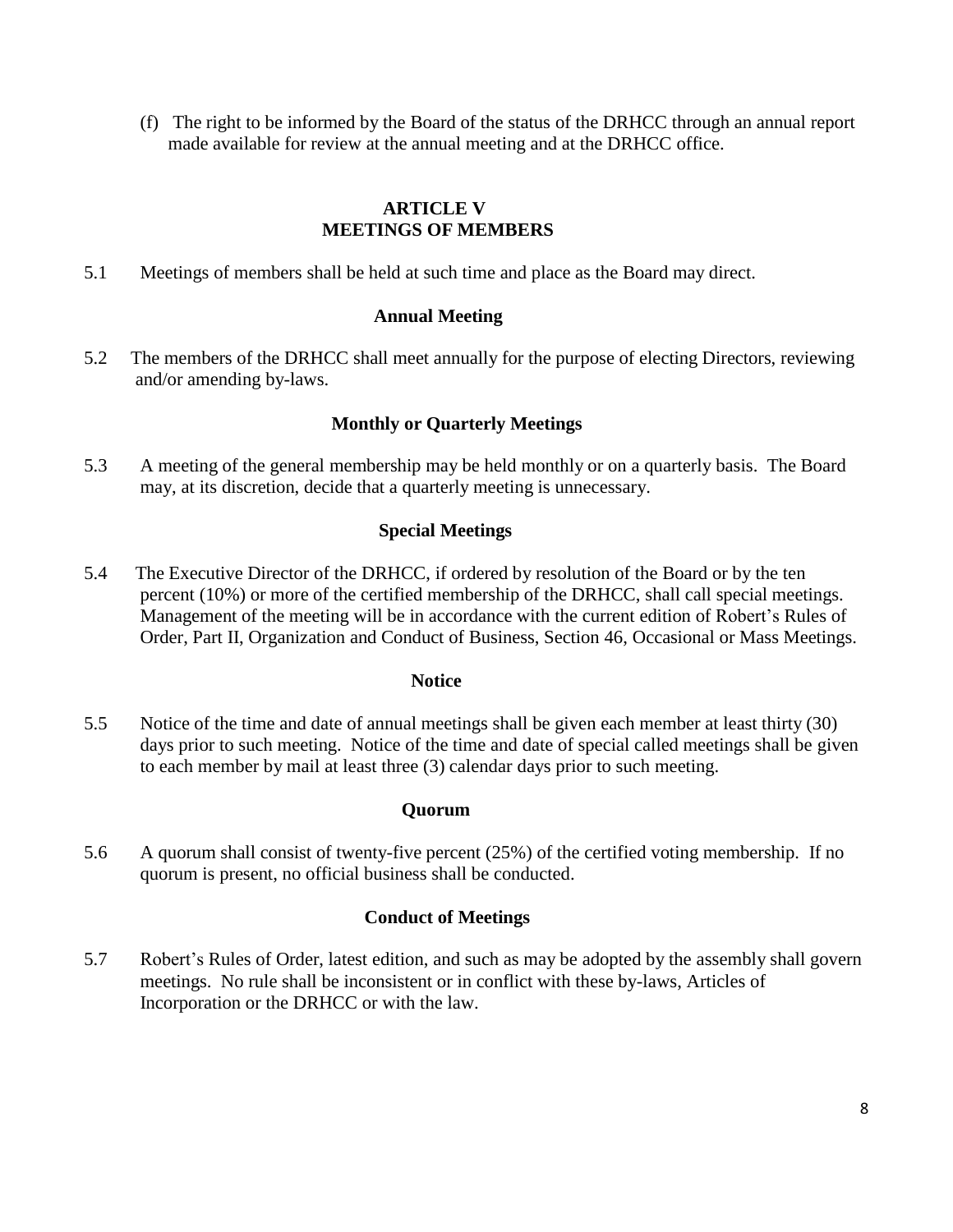#### **SECTION III – BOARD OF DIRECTORS ARTICLE VI BOARD OF DIRECTORS**

#### **Number and Qualifications**

- 6.1 Board shall consist of fifteen (15) elected persons who are voting members in good standing. As membership allows, the Directors shall be persons directly engaged in profit or nonprofit oriented businesses or own an interest in such business. A prospective nominee for director and all directors must be a member in good standing six (6) months prior to serving on the board of directors. A prospective nominee for Executive Board position must have served one complete term prior to serving on the Executive Board. The President and the immediate past President of the DRHCC shall serve as ex-officio members. The immediate Past President shall have voting powers and shall serve as parliamentarian. The Board of Directors, which will be elected with the exception of the immediate Past- President consist of:
	- a. President
	- b. Vice President
	- c. Secretary
	- d. Treasurer
	- e. Parliamentarian (Immediate Past President, if Immediate Past President declines to serve as Parliamentarian, the Board of Directors will vote to approve a member in good standing for this position.)
	- e. Director of Finance (Fund-raising)
	- f. Director of International Trade
	- g. Director of Economic Development & Small Business
	- h. Director of Legislative & Governmental Affairs
	- i. Director of Membership
	- j. Director of Education
	- k. Director of Women's Issues
	- l. Director of Public Relations
	- m. Director of Cultural Issues & Events
	- n. Director of Health Issues

#### **Powers**

- 6.2 The Board shall have full power and authority to:
	- a. Establish all policies.
	- b. Hire or terminate and determine the responsibilities of the Executive Director.
	- c. Control all disbursements and finances.
	- d. Exercise all powers not expressly denied by these by-laws.

#### **Vacancies**

6.3 Any vacancy on the Board shall be filled temporarily by appointment of the Board. The procedure for filling the temporary vacancy shall be;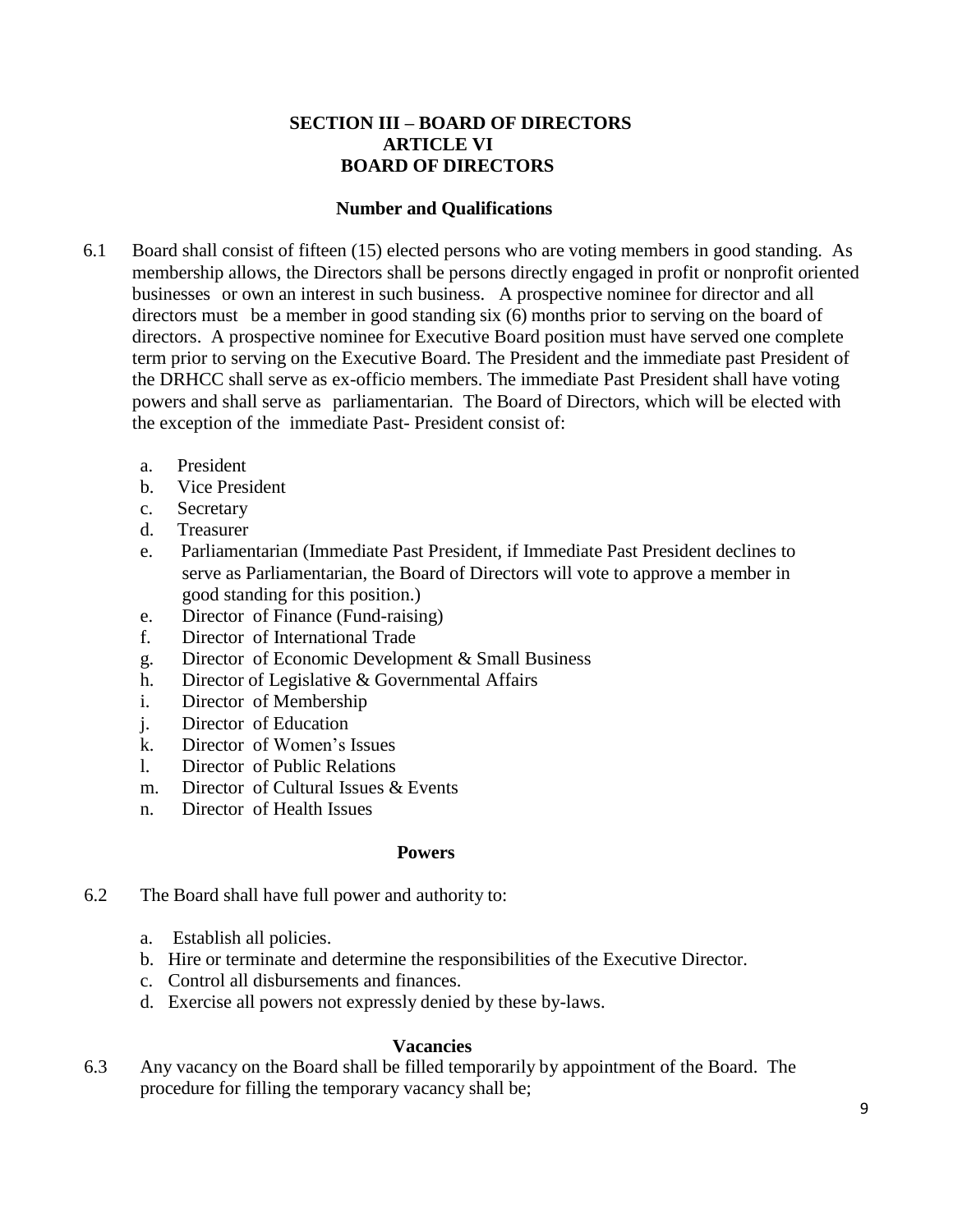- a. The President shall nominate to the Board a candidate for the vacancy;
- b. The Board shall vote to approve or disapprove the nominee;
- c. If approved, the candidate shall serve out the remainder of the term;
- d. If not approved, the President will re-nominate until the position is filled.

#### **Election Procedures and Terms of Office**

6.4 a. Except as provided in subsection (B) of this subsection, the membership of the Board shall be elected to two-year terms ending on the date of the annual meeting. The two (2) year terms of service shall be limited to three (3) consecutive terms for a total of six (6) years. Upon expiration of the term limits, a member may be elected to serve on the Board again, but must wait at least one (1) full year before being eligible to be elected and serve. All Board members shall be required to stand for election/re-election to the Board at the end of each two (2) year term of service.

The following Directors shall be elected for even years, beginning with the year 2008:

President Secretary Director of International Trade Director of Legislative & Governmental Affairs Director of Public Relations Director of Education Director of Women's Issues

The following Directors shall be elected for odd years, beginning with the year 2009:

Treasurer Vice President Director of Finance (Fund-raising) Director of Economic Development and Small Business Director of Cultural Issues & Events Director of Membership Director of Health Issues

b. All regular members shall be eligible for election to the Board as provided for in the by-laws.

#### **Selection**

6.5 The President shall be elected by a majority vote of the voting members at the Annual Meeting. All voting shall be done by official DRHCC secret ballot in accordance with Robert's Rules of Order. In case of a tie, a run-off election shall be held immediately. A nominating Committee appointed by the Board shall submit the name of a candidate for each available place on the Board. Additional nominations can be made from the floor by the general membership at the annual meeting.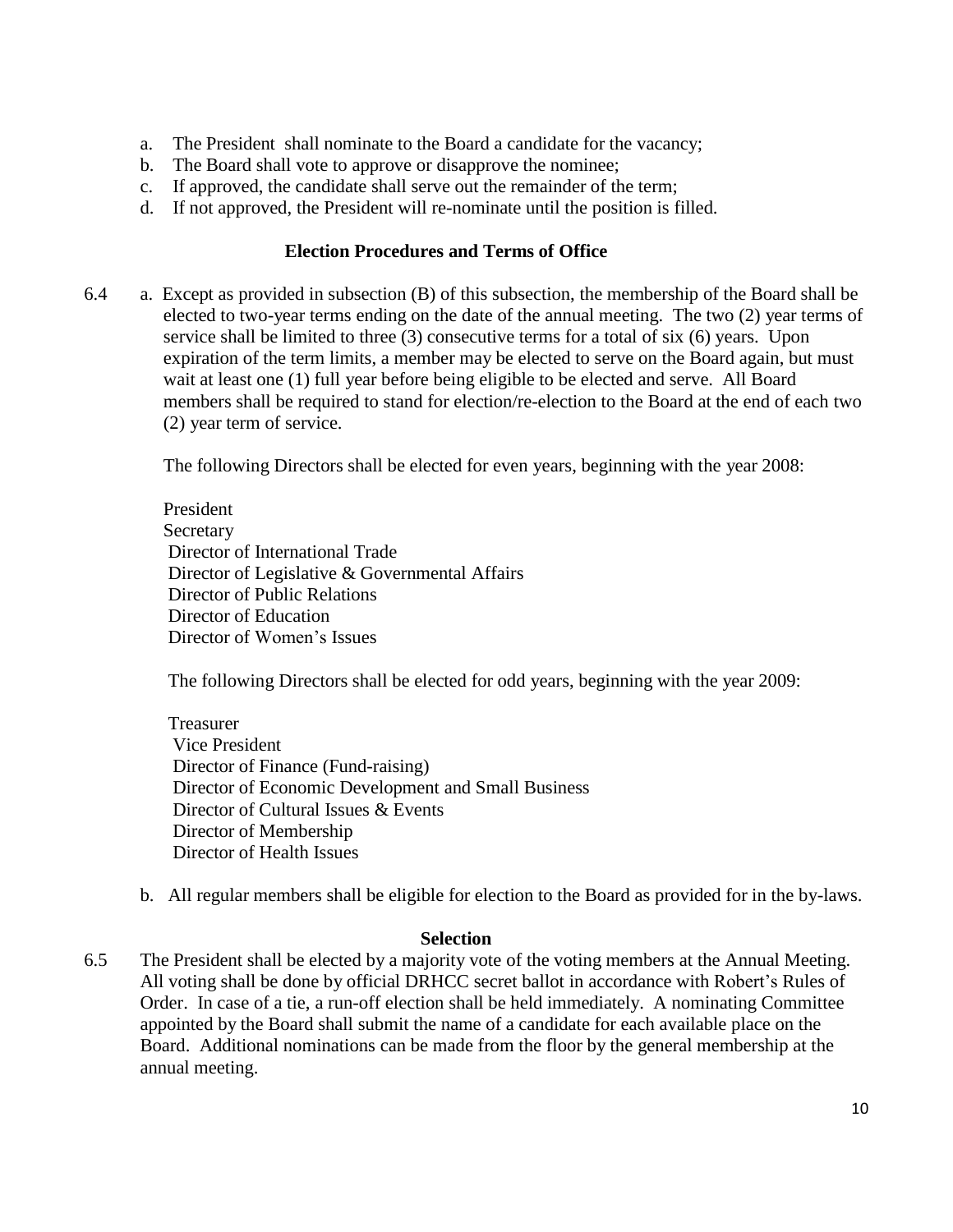#### **Removal**

- 6.6 (a) Any Director may be removed from office by a two-thirds  $(2/3)$  vote of entire Board at any regular Board meeting.
	- (b) The President shall notify any Director who misses two (2) unexcused consecutive meetings of his/her possible Removal and Resignation from the Board.
	- (c) Any Director who has missed three (3) consecutive meetings or four (4) meetings in a twelve (12) month period without being excused by the President shall automatically vacate his/her seat. For purposes of this section, the Board retreat, quarterly meetings, monthly Board meetings, special called meetings and annual membership meetings are considered meetings of the Board.
	- (d) A Director resigns his/her position by submitting a written resignation to the President of the Board. Resignation shall be effective upon filing.

#### **Compensation**

6.7 Directors shall serve without compensation, but may have reimbursement as authorized by the Board for expenses incurred in service to the DRHCC.

#### **Conflict of Interest**

- 6.8 A Director shall not participate in a vote or decision on a matter involving a Business entity in which the Director has a substantial interest, if it is reasonably foreseeable that an action in the matter would confer an economic benefit to the business entity involved. If a Director or a person related to the Director in the first or second degree by either affinity or consanguinity has a substantial interest in a business entity that would be peculiarly affected by any action taken by the Board, the Director, before a vote or decision on the matter, shall inform the Board in writing by the next scheduled Board meeting stating the nature and extent of the interest and shall abstain from further participation in the matter.
	- (a) ) A person has a substantial interest in a business if:
		- (1) The interest in ownership of ten percent (10%) or more of the voting stock or shares of the business entity or ownership of \$100.00 or more of the fair market value of the business entity.
		- (2) Funds received by the person from the business entity exceed ten percent (10%) of the person's gross income for the previous year.
	- (b) A person has a substantial interest in real property if the interest is an equitable or legal ownership with a fair market value of \$100.00 or more.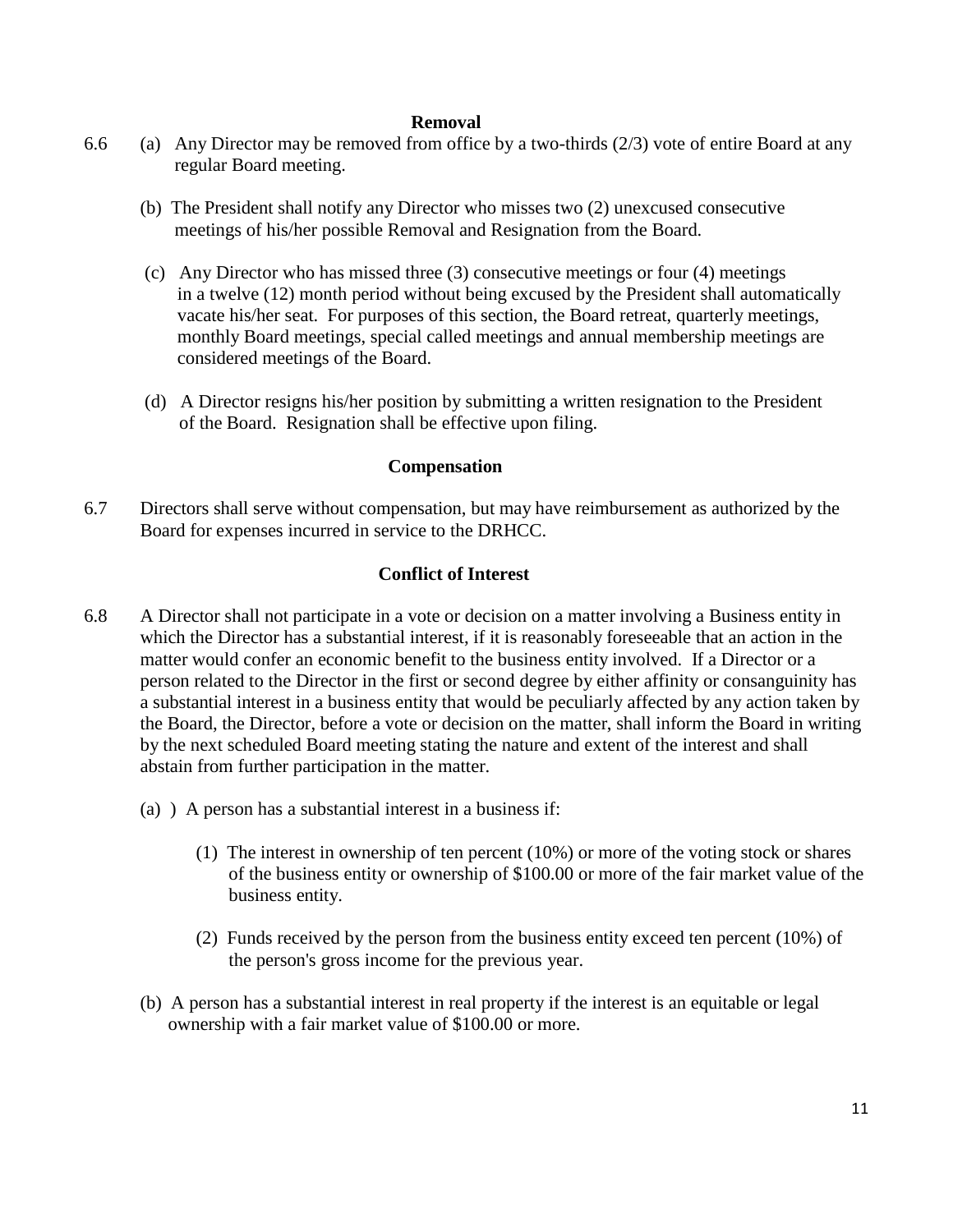#### **Meetings**

- 6.9 (a) The Directors will vote at the first regular meeting following the annual meeting on which date of the month to meet for the remainder of the year. Said date could be changed by the Executive Committee by giving fourteen (14) day notice to the Board and posting notice on the Chamber bulletin board.
	- (b) Each Director shall be provided with a schedule of monthly meetings for the fiscal year. Attendance is required at each monthly meeting, the annual Board retreat, and quarterly membership meetings.
	- (c) Any absences from required meetings must be reported to and approved by the President prior to the meeting or event.
	- (d) Eight (8) Directors shall constitute a quorum for the transaction of business.
	- (e) Meetings of Directors shall be governed by Robert's Rules of Order.
	- (f) These rules may be revised from time to time, insofar as such rules are not inconsistent with these by-laws, with the Articles of Incorporation, or with the law.

#### **Special Meetings**

6.10 Special meetings of the board may be called by or at the request of the President or any three (3) Directors. The person or persons authorized to call special meetings of the Board may fix any place, within the State of Texas, as the place for holding any special meetings called by them.

#### **Notice**

6.11 Notice of any special meeting of the Board shall be given at least three (3) days previously thereto by written notice delivered personally, by telephone, or sent by mail, E-mail, or facsimile to each Director at his address as shown by the records of the DRHCC. If mailed such notice shall be deemed to be delivered when deposited in the United States mail so addressed with postage thereupon paid. If notice were given by E-mail or facsimile, such notice shall be deemed to be delivered when there is confirmation of transmission. Any Director may waive notice of any meeting. The attendance of a Director at any meeting shall constitute a waiver of notice of such meeting, except where a Director attends a meeting for the express purpose of objecting to the transaction of any business because the meeting is not lawfully called or convened. Neither the business to be transacted at, nor the purpose of, any regular or special meeting of the Board need be specified in the notice or waiver of notice of such meeting, unless specifically required by law or by these by-laws.

#### **SECTION IV- OFFICERS ARTICLE VII**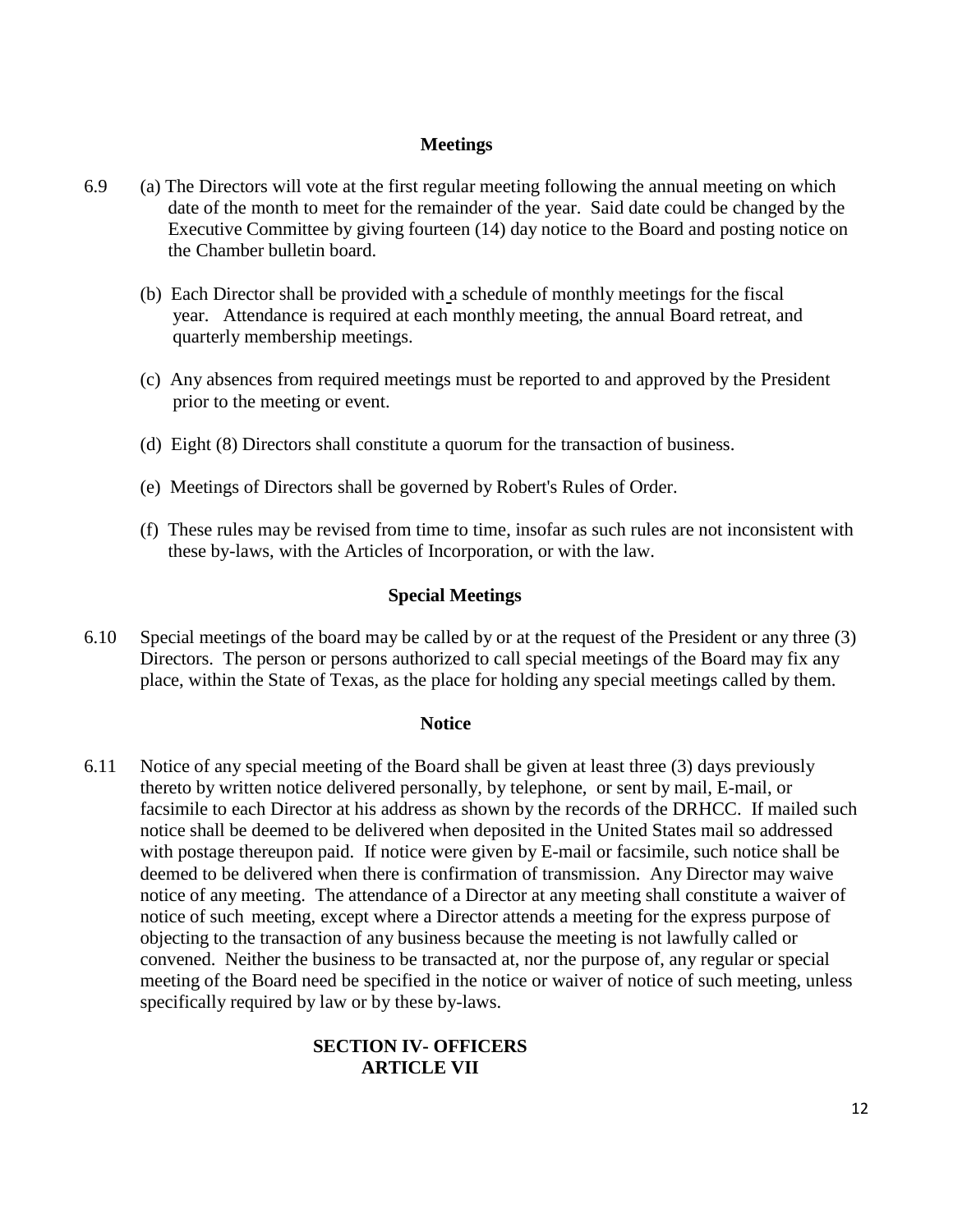# **Board Officers**

#### **Officers**

7.1 The DRHCC shall have a President, Vice President, Secretary and Treasurer.

# **Election and Term of Office**

7.2 The DRHCC membership shall elect officer positions at the regularly scheduled October meeting. These elections shall be by secret ballot. Board members must be present to vote and may not transfer their individual vote by means of proxy. Board members seeking election as an officer of the Board must be present at the time and location of the election.

The term for all officers shall be for two (2) years and shall begin after the annual meeting upon election. The President must have served at least one (1) year as a Director, with the exception of the year 2006.

# **Principle Duties of the Board Officers**

- 7.3 (a) The President shall:
	- (1) Prepare, call and preside at each meeting of the DRHCC.
	- (2) Provide an agenda for each meeting.
	- (3) Enforce the rules relating to debate and order.
	- (4) Appoint committee directors and other Board appointments as needed.
	- (5) Oversee the work of the Board and their respective committees.
	- (6) Monitor, through the Executive Director, the work of the DRHCC.
	- (7) Represent, along with the Executive Director the DRHCC in matters of public relations.
	- (8) Serve as an ex-officio member of all committees except for the Nominating Committee.
	- (9) Have at each meeting, in addition to other papers necessary for the meeting, the following: a copy of Robert's Rules of Order and a list of all standing and special committees and their members.
	- (10) Perform all other duties associated with this office.

#### **(b) The Vice President shall:**

- (1) In the absence of the President perform all duties of the President.
- (2) In case of the resignation, removal or death of the President assume the office of the President automatically, serving the unexpired term of the President.

# **(c) The Secretary shall:**

- (1) Certify delegates representing the DRHCC and provide them with credentials.
- (2) Sign all certified copies of acts of DRHCC unless otherwise specified in the by-laws.
- (3) Maintain and have available at every meeting all record books in which the by-laws, special rules of order, standing rules, the latest edition of Robert's Rules of Order and minutes are entered, with any amendments to these documents properly recorded.
- (4) In the absence of the President and the Vice President, call the meeting to order and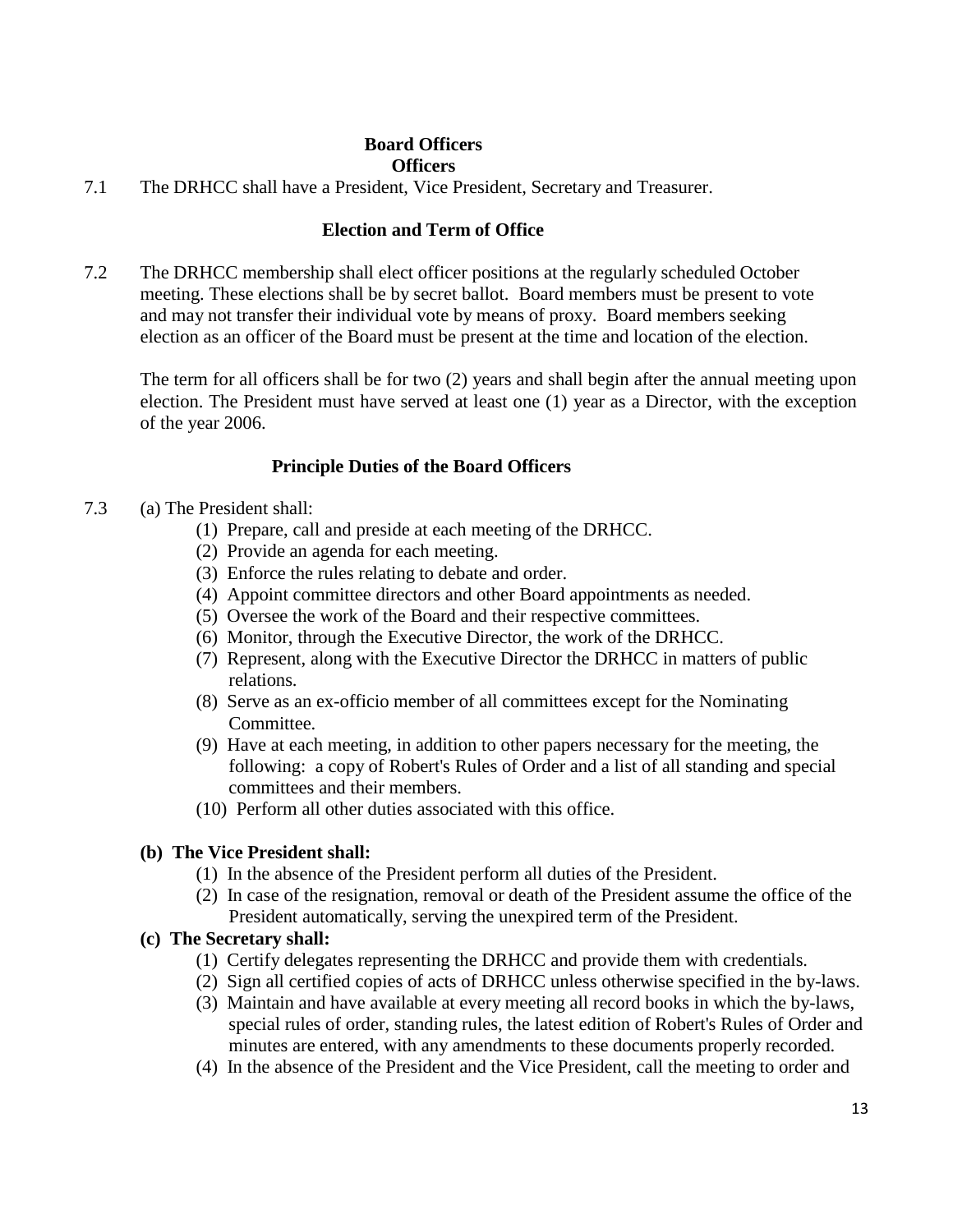preside.

(5) Ensure that the minutes are properly and accurately recorded, and posted for approval.

# **(d) The Treasurer shall:**

- (1) Supervise disbursements of funds of the DRHCC.
- (2) Hold funds deposited and disburse them only on the order of the Board; the voucher authorizing disbursements shall be signed by any of the following: the President, Vice President, Secretary or Treasurer.
- (3) Treasurer to provide annual budget to Executive Board and Director of Finance.

# **Duties of the Directors**

7.4 The duties of each position shall be such as this title by general usage indicates, as well as those duties specified by the President. The Directors of each committee shall present a monthly report to the President. In addition, each Director is responsible for producing, submitting and updating an annual budget to the Chair of Finance.

# **(a) The Director of Finance shall:**

- (1) Plan and coordinate with the President and Treasurer all the Chamber's fundraising efforts.
- (2) Oversee all solicitations from all other Director Committees.
- (3) Be responsible for providing the format of the annual budget to each Board Director and to oversee committee expenses.

# **(b) The Director of International Trade shall:**

- (1) Initiate functions for the membership to provide awareness of the effects of ongoing international trade.
- (2) Maintain good international public relations on behalf of the DRHCC.
- (3) Participate in functions relating to international trade and goodwill.

# **(c) Director of Economic Development & Small Business shall:**

- (1) Seek opportunities which will assist minority and small businesses in the area of growth and development.
- (2) Work closely with the President in coordinating seminars, workshops, etc., which will help to enhance entrepreneurial and management skills. Continue the solicitation and/or procurement of public and private contracts through Minority Business Enterprise programs.
- (3) Recommend educational programs of the business and economic for Chamber members, volunteers, staff and officers.
- (4) Promote our corporate sponsors and members, through all means, including coordination with the Texas Association of Mexican-American Chambers of Commerce and the United States Hispanic Chambers of Commerce.

# **(d) Director of Legislative and Governmental Affairs shall:**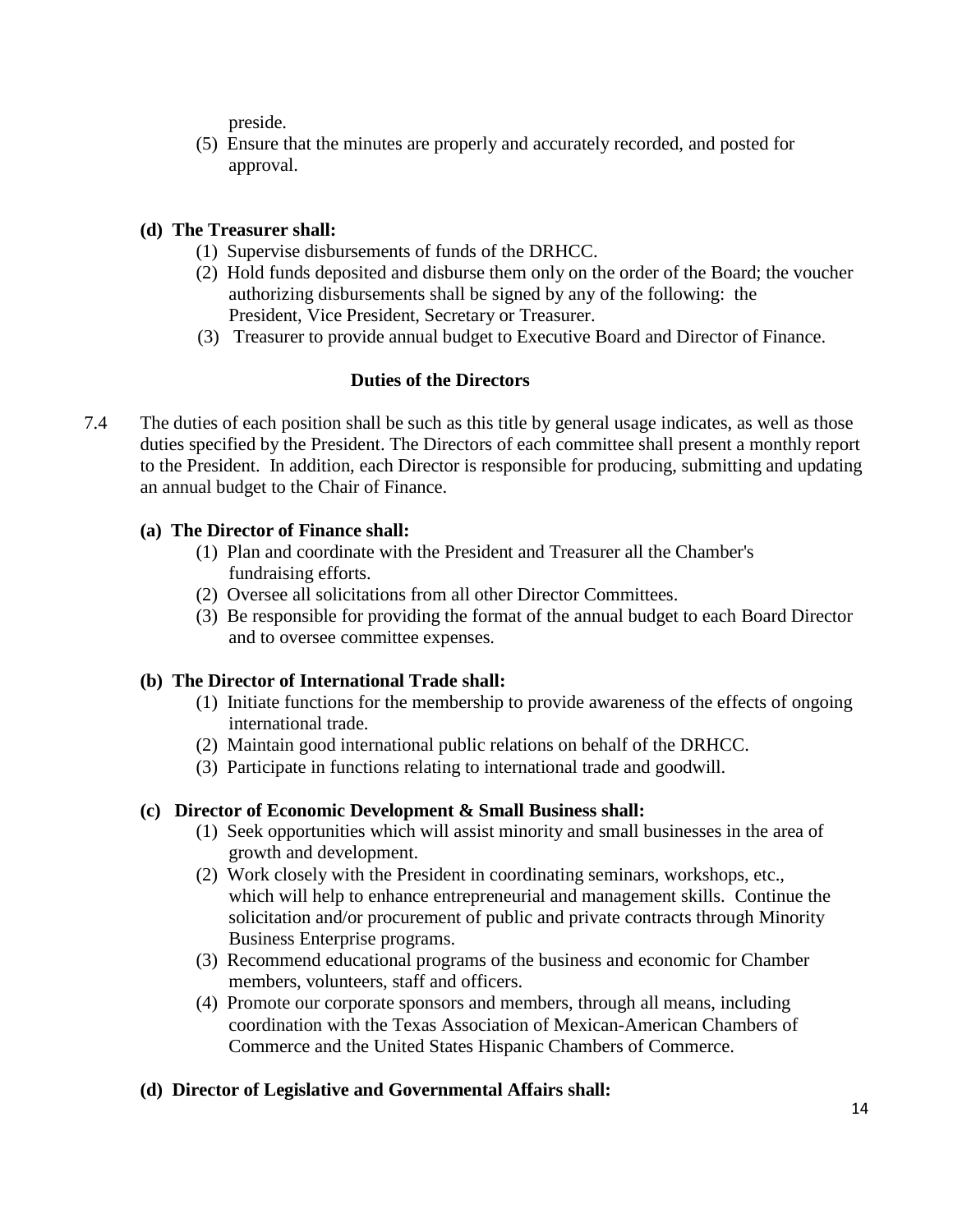- (1) Inform the membership on issues pertaining to governmental issues at the city, county, state, and national level.
- (2) Promote the appointment of Hispanics to local and state Boards and/or Committees through our newsletter and all other news media.

# **(e) Director of Membership shall:**

- (1) Recruit membership throughout the year and conduct a maximum of two wellstructured membership drives.
- (2) Establish and actively promote the Ambassador program.
- (3) Assemble information on business anniversaries, grand openings, relocations, etc., and offer ribbon cuttings and other special recognition activities, which will include the "Small Business of the Month."

# **(f) Director of Education shall:**

- (1) Promote our Student mentor Program.
- (2) Participate in the establishment, constant enhancement of the Mentor Program and possible implementation of awarding scholarships and then oversee the procedures, tracking, etc. of such.
- (3) Be alert on local education issues and/or programs.
- (4) Leverage educational opportunities for membership and small business owners.

#### **(g) Director of Women's Issues shall:**

- (1) Be responsible for keeping informed on political, health, etc. issues affecting women in the business market and providing this information to our members by manner of workshops or newsletter.
- (2) Participate and represent the Chamber at events, etc. relating to this matter.
- (3) Coordinate any of the information with other Board of Directors to include in any other Chamber events, workshops, etc.

# **(h) Director of Public Relations shall:**

- (1) Develop relationships with media or publishing organizations in order to accomplish coverage of the Chamber's goals, objectives and accomplishments as they relate to providing interest to the community.
- (2) Coordinate effectively with the Director of Membership to accomplish media or publishing coverage on any event, (i.e. Ribbon Cuttings, Small Business of the Month.)
- (3) Attend regularly community events to promote the DRHCC goals and objectives and develop its visibility.
- (4) Participate and/or oversee the production of the Chamber membership newsletter in coordination with the Vice President and his/her committee.

# **(i) Director of Cultural Issues & Events shall:**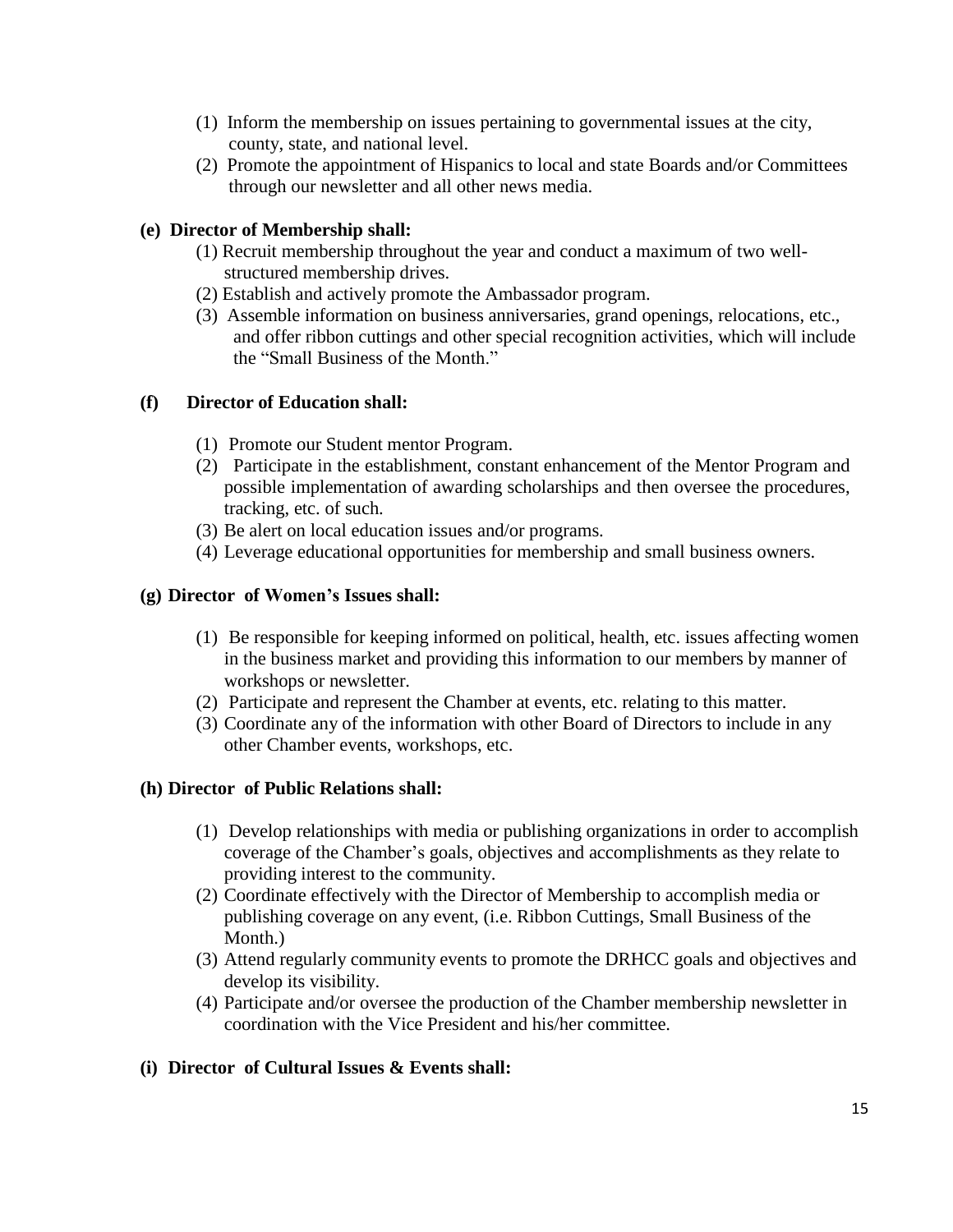- (1) Be responsible for the organization of scheduled annual events that promote the Chamber's mission.
- (2) Support and participate in cultural events that are intrinsic to the Hispanic market.

#### **(j) Director of Health Issues**

- (1) Promote physical and mental health in the community and actively support stress management programs in the workplace.
- (2) Keep the members informed on National health issues and their effect on the Hispanic community.

#### **Executive Committee**

7.5 The Executive Committee of the Board shall consist of the President, the Vice President, the Secretary and the Treasurer. The President and the Immediate Past President shall serve as Ex-officio members.

### **ARTICLE VIII** RESERVED

8.01 RESERVED

#### **ARTICLE IX COMMITTEES**

#### **Standing Committees**

9.1 The Board shall have standing committees, including, but not limited to: Economic Development, Finance, Membership, Education and Advocacy. The President shall appoint a member of the Board to oversee the functioning of each standing committee.

#### **Ad Hoc Committees**

9.2 The Board by resolution may designate ad hoc committees for specific reasons.